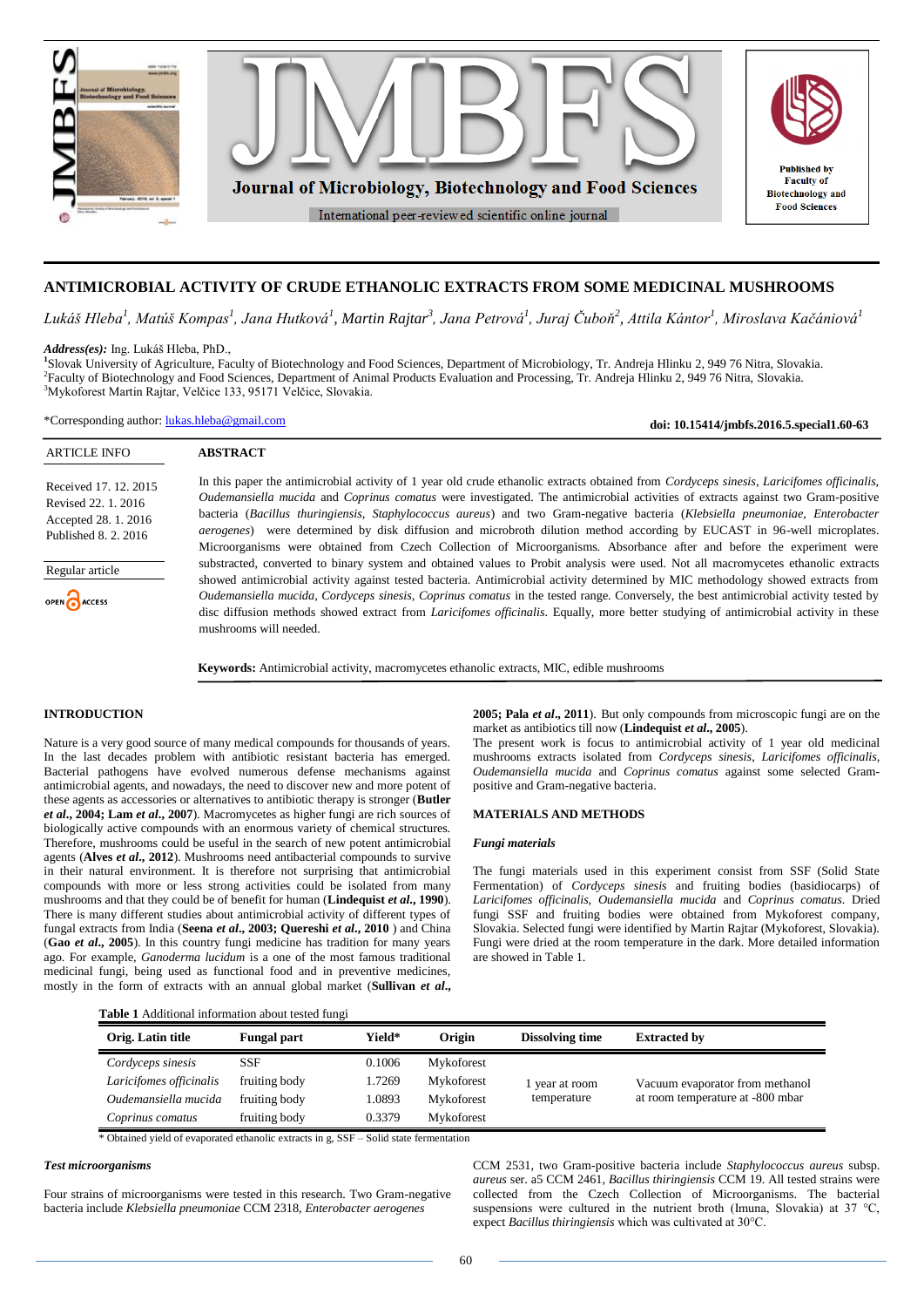### *Preparation of fungal extracts*

After drying, the fungal materials were crushed, weighed out to 10g and soaked separately in 100 mL of ethanol p.a. (99,5 %, Sigma, Germany) during 1 year at room temperature in the dark. Why one year? The main reason was determining of antimicrobial activity after the long time of storage. Exposure to sunlight was avoided to prevent the degradation of active components. Then, ethanolic fungal extracts were subjected to evaporation under reduced pressure at 40 °C in order to remove the ethanol (Stuart RE300DB rotary evaporator, Bibby scientific limited, UK, and vacuum pump KNF N838.1.2KT.45.18, KNF, Germany). For the antimicrobial assay, the crude fungal extracts were dissolved in dimethyl sulfoxid (DMSO) (Penta, Czech Republic) to equal 102.4 mg/mL as stock solution. Stock solutions of fungal extracts were stored at  $-16$  °C in refrigerator until use.

#### **Preparation of discs and disc diffusion method**

Synchronously with evaporation of ethanol from mushroom extract blank discs (Oxoid, UK) were added to extracts and impregnated with extracts. Discs stayed in extracts until evaporated completely. Obtained impregnated discs served as pre-determination experiment for detection of antimicrobial activity. Concentration of extracts in discs were unknown. Impregnated discs were used for disc diffusion methodology, which was done on Mueller-Hinton agar (Biolife, Italy) at 37 °C for three bacteria, expect *Bacillus thuringiensis* (30°C) during 16- 20 hours. Bacterial inoculum in physiological solution at the final density of 0,5 McF° was spread out on the agar surface evenly. Impregnated discs were stacked on to the agar surface evenly with adequate spacing. Inhibition zones were read in millimeter.

### *Antimicrobial assay*

The minimum inhibitory concentration (MIC) is the lowest concentration of the sample that will inhibit the visible growth of microorganisms. Fungal extracts dissolved in DMSO were prepared to a final concentration of 4096 µg/mL. Minimum inhibitory concentrations (MICs) were determined by the microbroth dilution method according to the Clinical and Laboratory Standards Institute recommendation (**CLSI, 2009**) in Mueller Hinton broth (Biolife, Italy) for bacteria. Briefly, the DMSO fungal extracts solutions were prepared as serial two-fold dilutions, in order to obtain a final concentration ranging between 2 – 4096 µg/mL. Each well was then inoculated with microbial suspension at the final density of 0.5 McF°. After incubation at 37 °C for three bacteria and 30 °C for *Bacillus thuringirnsis* during 16-20 hours. The inhibition of microbial growth was evaluated by measuring the well absorbance at 590 nm in an absorbance microplate reader Biotek EL808 with shaker (Biotek Instruments, USA). The 96

micro-well plates were measured before and after experiment. Differences between both measurements were evaluated as growth. Measurement error was established for 0.05 values from absorbance. Wells without fungal extracts were used as positive controls of growth. Pure DMSO was used as negative control. This experiment was done in eight-replicates for a higher accuracy of the minimum inhibitory concentrations of used fungal extracts.

#### *Statistical analysis*

Using obtained absorbance before and after the analysis, we were able to express the differences in absorbance between the measurements as a set of binary values. These values were assigned to exact concentrations. The following formula was created for this specific experiment: value 1 (inhibitory effect) was assigned to absorbance values lower than 0.05, while value 0 (no effect or stimulant effect) was assigned to absorbance values higher than 0.05. For this statistical evaluation Probit analysis in Statgraphic software was used.

#### **RESULTS AND DISCUSSION**

#### *Disk diffusion method*

Results from disc diffusion tests showed antimicrobial activity in the case of extracts from *Laricifomes officilnalis* and *Oudemansiella mucida*. Some authors (**Anke** *et al***., 1979; Anke** *et al***., 1990; Florianowicz** *et al***., 1999**) presented results that extract from *Oudemansiella mucida* inhibited only fungal cells. In their study, scientists determined that main compounds strobilurins and oudemansins inhibited growth of yeasts like *Candida albicans*, *C. glabrata*, *C. krusei* and *C. tropicalis*. In our study we determined inhibition effect against *Staphylococcus aureus* too, which is showed in Figure 1 D, sample 9. Inhibition zone (12 mm) around *Oudemansiella* mucida extract was formed in the case of *Staphylococcus aureus* only. Extracts from *Laricifomes officinalis* had inhibitory activity against the all used bacterial strains in this experiment. Inhibition zones around the *Laricifomes officinalis* extract were formed in the case of *Staphylococcus aureus* (27 mm), *Bacillus thuringiensis* (13 mm), *Klebsiella pneumoniae* (20 mm) and *Enterobacter aerogenes* (20 mm). Other used macromycetes extracts in this study didn't showed antimicrobial activity. In the other side authors like **Demir and Yamac, 2008** tested *Coprinus comatus* basidiocarp extract dissolved in different solutions and they determined its antimicrobial activity against *Staphylococcus aureus*, *Enterococcus faecium*, *Proteus vulgaris* and *Candida glabrata*. They tested submerged mycelium and some exopolysacharides from *Coprinus comatus*, but they didn't determined so extensive activity like in previous test with basidiocarps. Inhibition zones are showed on the Figure 1.



**Figure 1** Inhibition zones formed around fungal extract discs (A) *Klebsiella pneumoniae*, (B) *Bacillus thuringiensis*, (C) *Enterobacter aerogenes*, (D) *Staphylococcus aureus*, (6) *Coprinus comatus*, (7) *Cordyceps sinensis*, (8) *Laricifomes officinalis*, (9) *Oudemansiella mucida* and (10) not presented extract in this study

#### *Minimal inhibition concentration*

The antimicrobial activity (expressed as  $\mu$ g/mL) of four ethanolic fungal extracts from *Cordyceps sinesis*, *Laricifomes officinalis, Oudemansiella mucida* and *Coprinus comatus* against four strains of bacteria are summarized in Table 2. The most effective was tested fungal extract from *Coprinus comatus* against *Enterobacter aerogenes* with a MIC 50 value 2048 ug/mL. Also, *Oudemansiella mucida* extract showed inhibitory activity against tested bacteria. Extract from *Laricifomes officinalis* inhibited the growth of all bacterial strains tested by disk diffusion method, but minimal inhibition concentration method didn't showed any inhibition activity in tested concentration range. Some studies about antimicrobial activity of *Cordyceps sinensis* determined that main compounds

cordycepin had effects against *Clostridium perfringens, C. paraputrificum, Bifidobacterium* spp. and *Lactobacillus* spp. (**Kniefel** *et al***., 1977; Ahn** *et al***., 2000**). There are exist many studies about antimicrobial activity of higher fungi (**Yoon** *et al***., 1994; Rosa** *et al***., 2003; Poucheret** *et al***., 2006; Molitoris 1994; Lindequist** *et al.***, 2005**) because is known that mushrooms need antibacterial and antifungal compounds to survive in their natural environment. It is therefore not surprising that antimicrobial compounds with more or less strong activity could be isolated from many mushrooms and that they could be of benefit for human (**Lindequist** *et al***., 1990**). But only compounds from microscopic fungi are on the market and antibiotics till now (**Lindequist** *et al***., 2005**).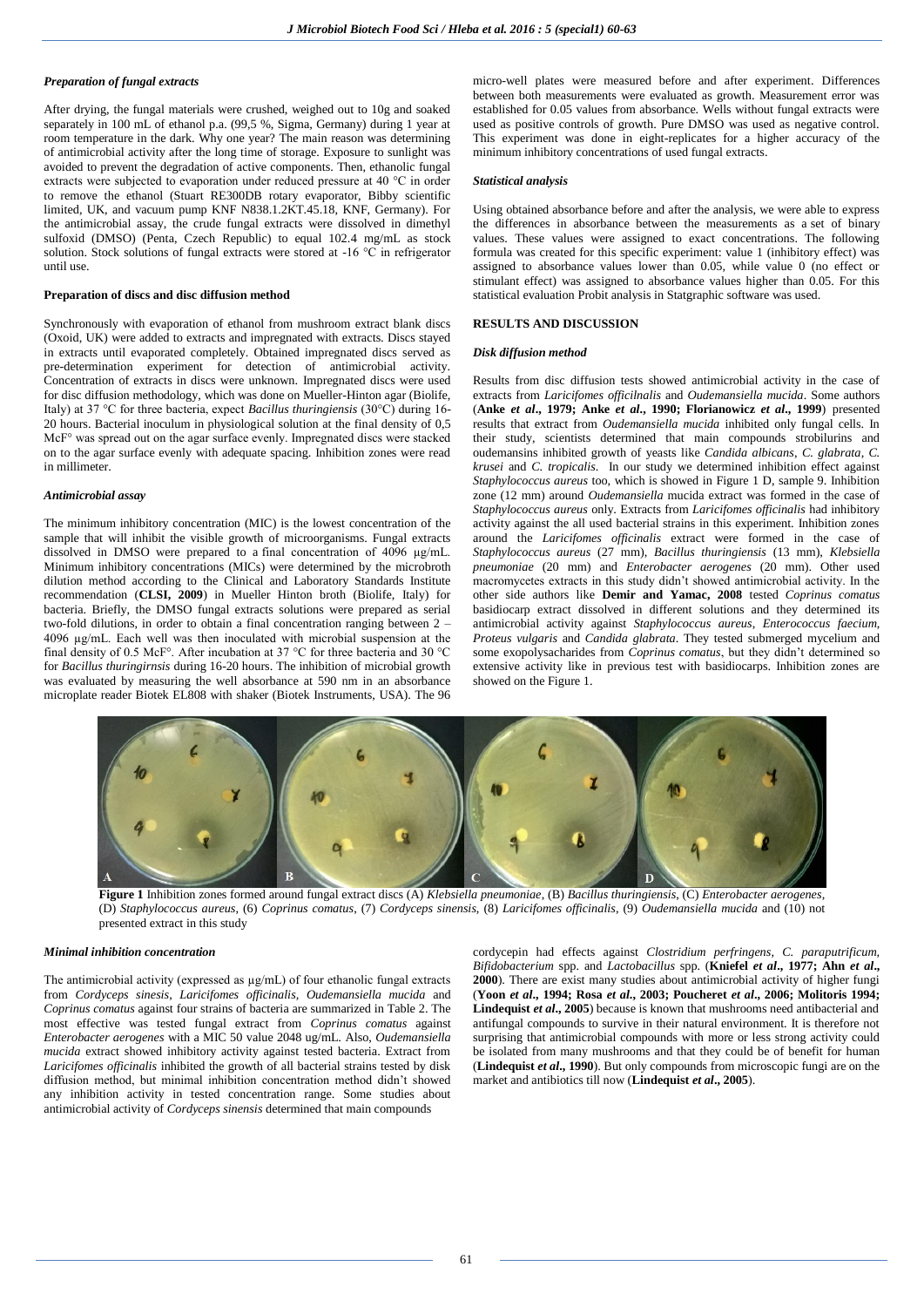**Table 2** The minimum inhibitory concentration (MIC) of ethanolic fungal extracts on four test bacteria

|                            | Antimicrobial activity of macromycetes fungal extract (ug/mL) |               |                                          |               |                                       |               |                  |               |  |  |
|----------------------------|---------------------------------------------------------------|---------------|------------------------------------------|---------------|---------------------------------------|---------------|------------------|---------------|--|--|
| Tested bacteria            | Cordyceps sinensis                                            |               | <b>Laricifomes</b><br><i>officinalis</i> |               | <i><b>Oudemensiella</b></i><br>mucida |               | Coprinus comatus |               |  |  |
|                            | <b>MIC 50</b>                                                 | <b>MIC 90</b> | <b>MIC 50</b>                            | <b>MIC 90</b> | <b>MIC 50</b>                         | <b>MIC 90</b> | <b>MIC 50</b>    | <b>MIC 90</b> |  |  |
| Gram-positive bacteria     |                                                               |               |                                          |               |                                       |               |                  |               |  |  |
| Bacillus thuringiensis CCM | >4096                                                         | >4096         | >4096                                    | >4096         | 3064.03                               | 3257.04       | >4096            | >4096         |  |  |
| Staphylococcus aureus CCM  | 4096                                                          | >4096         | >4096                                    | >4096         | 4096                                  | >4096         | 3064.03          | 3257.04       |  |  |
| Gram-negative bacteria     |                                                               |               |                                          |               |                                       |               |                  |               |  |  |
| Klebsiella pneumoniae CCM  | 4096                                                          | >4096         | >4096                                    | >4096         | 3064.03                               | 3257.04       | 3064.03          | 3257.04       |  |  |
| Enterobacter aerogenes CCM | 3064.03                                                       | 3257.04       | >4096                                    | >4096         | 3064.03                               | 3257.04       | 2048             | 2285,99       |  |  |

Legend: Abr. – abbreviations,

## **CONCLUSIONS**

In conclusion, we can state that the ethanolic fungal extracts of all fungi (*Cordyceps sinesis, Laricifomes officinalis, Oudemansiella mucida* and *Coprinus comatus*) showed antimicrobial activity in high concentration. Very interesting in this experiment was that extract from *Laricifomes officinalis* showed strongest antimicrobial activity detected by disk diffusion methodology and not by MIC methodology. We think that more studies and experiments and more range of concentration of fungal extracts are needed for better information about antimicrobial activity of macro fungal extracts.

**Acknowledgements:** This work was funded by VEGA 1/0611/14 and APVV-0304-12.

# **REFERENCES**

Ahn, Y. J., Park, S. J., Lee, S. G., Shin, S. C., & Choi, D. H. (2000). Cordycepin: Selective Growth Inhibitor Derived from Liquid Culture of Cordyceps m ilitaris against Clostridium spp. *Journal of agricultural and food chemistry*, *48*(7), 2744-2748. <http://dx.doi.org/10.1021/jf990862n>

Al-Fatimi, M., Wurster, M., Kreisel, H., Lindequist, U. 2005. Antimicrobial,

cytotoxic and antioxidant activity of selected basidiomycetes from Yemen. Die

Pharmazie-An International Journal of Pharmaceutical Sciences, 60(10), 776- 780.

Alves, M.J., Ferreira, I.C.F.R., Dias, J., Teixeira, V., Martins, A., Pintado, M. 2012. A review on antimicrobial activity of mushrooms (Basidiomycetes) extracts and isolated compounds. Planta Med., 78, 1707-1718. <http://dx.doi.org/10.1055/s-0032-1315370>

Balakumar, R., Sivaprakasam, E., Kavitha, D., Sridhar, S., Kumar, J. S. 2011. Antibacterial and antifungal activity of fruit bodies of Phellinus mushroom extract. International J. Biosc., 1(3), 72-77.

Butler, M.S. 2004. The role of natural product chemistry in drug discovery.<br>Journal of Natural Products, 67, 2141-2153. Journal of Natural Products, 67, <http://dx.doi.org/10.1021/np040106y>

Clinical and Laboratory Standard Institute. Performance standard for antimicrobial susceptibility testing; informational supplement M100-S21. 21th ed. Wayne, PA: CLSI; 2009.

Demir, M. S., & Yamac, M. (2008). Antimicrobial activities of basidiocarp, submerged mycelium and exopolysaccharide of some native Basidiomycetes strains. *Journal of Applied Biological Sciences*, *2*(3), 89-93.

Gao, Y., Tang, W., Gao, H., Chan, E., Lan, J., Li, X., Zhou, S. 2005. Antimicrobial activity of medical mushrooms *Ganoderma*. Food Rev. Int., 21, 211-229[. http://dx.doi.org/10.1081/fri-200051893](http://dx.doi.org/10.1081/fri-200051893)

Heleno, S.A., Ferreira, I.C.F.R., Esteves, A.P., Ćirić, A., Glamočlija, J., Martins, A., Soković, M., Queiroz, M.J.R.P. 2013. Antimicorbial and demelanizing activity of Ganoderma lucidum extract, p-hydroxybenzoic and cinnamic acids and their synthetic acetylated glucuronide methyl esters. Food and Chemical Toxicology, 58, 95-100.<http://dx.doi.org/10.1016/j.fct.2013.04.025>

Kavitha, D., Balakumar, R., Sivaprakasam, E., Sridhar, S., Suresh, J. 2011. Antibacterial and antifungal potential of fruit body extracts from daldinia concentrica (bolton) cesati & de notaris. International journal of pharmaceutical sciences and research, 2(9), 2376-2379.

Keller, C., Maillard, M., Keller, J., Hostettmann, K. 2002. Screening of European fungi for antibacterial, antifungal, larvicidal, molluscicidal, antioxidant and freeradical scavenging activities and subsequent isolation of bioactive compounds. Pharmaceutical biology, 40(7), 518-525. <http://dx.doi.org/10.1076/phbi.40.7.518.14680>

Keypour, S., Riahi, H., Moradali, M. F., Rafati, H. 2008. Investigation of the Antibacterial Activity of a Chloroform Extract of Ling Zhi or Reishi Medicinal Mushroom, Ganoderma lucidum (W. Curt.: Fr.) P. Karst. (Aphyllophoromycetideae), from Iran. International Journal of Medicinal Mushrooms, 10(4), 345-349[. http://dx.doi.org/10.1615/intjmedmushr.v10.i4.70](http://dx.doi.org/10.1615/intjmedmushr.v10.i4.70) Kneifel, H., Konig, W. A., Loeffler, W., & Müller, R. (1977). Ophiocordin, an antifungal antibiotic of Cordyceps ophioglossoides. *Archives of microbiology*,*113*(1-2), 121-130[. http://dx.doi.org/10.1007/bf00428591](http://dx.doi.org/10.1007/bf00428591)

Lam, K.S. 2007. New aspects of natural products in drug discovery. Trends in Microbiology, 15, 279-289[. http://dx.doi.org/10.1016/j.tim.2007.04.001](http://dx.doi.org/10.1016/j.tim.2007.04.001)

Lindequist, U., Niedermeyer, T. H., & Jülich, W. D. (2005). The pharmacological potential of mushrooms. *Evidence-Based Complementary and Alternative Medicine*, *2*(3), 285-299[. http://dx.doi.org/10.1093/ecam/neh107](http://dx.doi.org/10.1093/ecam/neh107)

Lindequist, U., Teuscher, E., & Narbe, G. (1990). Neue Wirkstoffe aus Basidiomyceten. *Z Phytother*, *11*, 139-49.

Molitoris, H. P. (1994). Mushrooms in medicine. *Folia microbiologica*, *39*(2), 91-98[. http://dx.doi.org/10.1007/bf02906801](http://dx.doi.org/10.1007/bf02906801)

Nikolovska-Nedelkoska, D., Atanasova-Pančevska, N., Amedi, H., Veleska, D., Ivanova, E., Karadelev, M., Kungulovski, D. 2013. Screening of antibacterial and antifungal activities of selected Macedonian wild mushrooms. *Zbornik Matice srpske za prirodne nauke*, (124), 333-340.

<http://dx.doi.org/10.2298/zmspn1324333n>

Öztürk, M., Duru, M. E., Kivrak, Ş., Mercan-Doğan, N., Türkoglu, A., Özler, M. A. 2011. In vitro antioxidant, anticholinesterase and antimicrobial activity studies on three Agaricus species with fatty acid compositions and iron contents: A comparative study on the three most edible mushrooms. Food and Chemical Toxicology, 49(6), 1353-1360[. http://dx.doi.org/10.1016/j.fct.2011.03.019](http://dx.doi.org/10.1016/j.fct.2011.03.019)

Pala, S.A. and Wani, A.H. 2011. Mushrooms: the entities with multifarious medicinal properties. J. Pharm. Res., 165, 496-500.

Poucheret, P., Fons, F., & Rapior, S. (2006). Biological and pharmacological activity of higher fungi: 20-year retrospective analysis. *Cryptogamie Mycologie*,*27*(4), 311.

Quereshi, S., Pandey, A.K., Sandhu, S.S. 2010. Evaluation of antibaterial activity of different Ganoderma lucisum extracts. J. Sci. Res., 3, 9-13.

Reinoso, R., Cajas-Madriaga, D., Martínez, M., San Martín, A., Pérez, C., Fajardo, V., Becerra, J. 2013. Biological Activity Of Macromycetes Isolated

From Chilean Subantarctic Ecosystems. Journal of the Chilean Chemical Society, 58(4), 2016-2019. [http://dx.doi.org/10.4067/s0717-](http://dx.doi.org/10.4067/s0717-97072013000400024)

[97072013000400024](http://dx.doi.org/10.4067/s0717-97072013000400024)

Rosa, L. H., Machado, K. M. G., Jacob, C. C., Capelari, M., Rosa, C. A., & Zani, C. L. (2003). Screening of Brazilian basidiomycetes for antimicrobial activity. *Memórias do Instituto Oswaldo Cruz*, *98*(7), 967-974.

<http://dx.doi.org/10.1590/s0074-02762003000700019>

Sheena, N., Ajith, T. A., Mathew, A.T., Janardhanan, K.K. 2003. Antibacterial activity of three macrofungi, Ganoderma lucidum, Navesporus floccosa and Phellinus rimosus occuring in South India. Pharm. Biol., 41, 564-567. <http://dx.doi.org/10.1080/13880200390501226>

Suay, I., Arenal, F., Asensio, F.J., Basilio, A., Cabello, A.M., Díez, M.T., García, J.B., González del Val, A., Gorrochategui, J., Hermández, P., Peláez, F., Vincente, M.F. 2000. Screening of basidiomycetes for antimicrobial activities. Antoine van Leeuwenhoek Journal of Microbiology, 78(2), 129-140.